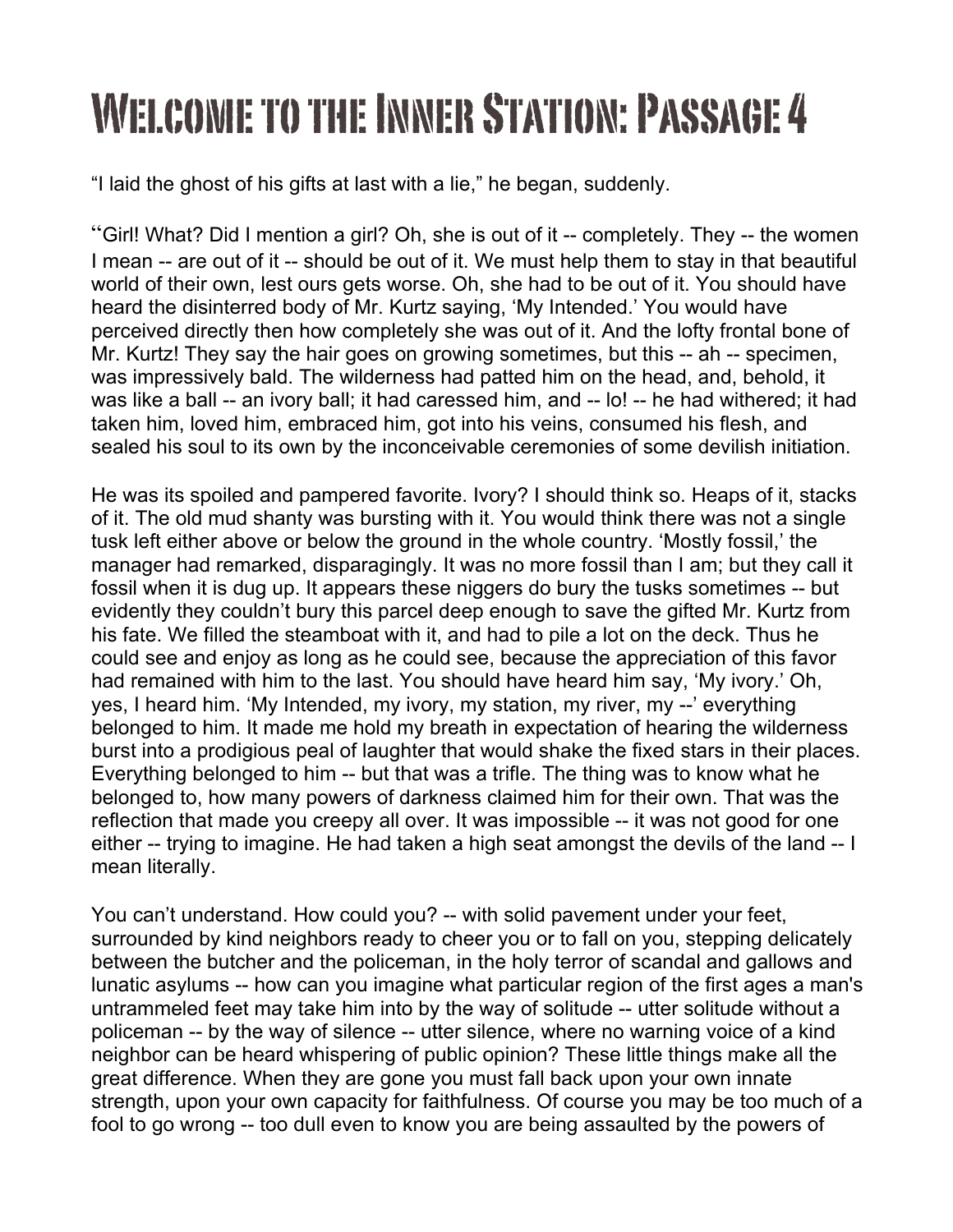darkness. I take it, no fool ever made a bargain for his soul with the devil; the fool is too much of a fool, or the devil too much of a devil -- I don't know which. Or you may be such a thunderingly exalted creature as to be altogether deaf and blind to anything but heavenly sights and sounds. Then the earth for you is only a standing place -- and whether to be like this is your loss or your gain I won't pretend to say. But most of us are neither one nor the other. The earth for us is a place to live in, where we must put up with sights, with sounds, with smells, too, by Jove! -- breathe dead hippo, so to speak, and not be contaminated. And there, don't you see? Your strength comes in, the faith in your ability for the digging of unostentatious holes to bury the stuff in - your power of devotion, not to yourself, but to an obscure back-breaking business. And that's difficult enough.

Mind, I am not trying to excuse or even explain -- I am trying to account to myself for - for -- Mr. Kurtz -- for the shade of Mr. Kurtz. This initiated wraith from the back of Nowhere honored me with its amazing confidence before it vanished altogether. This was because it could speak English to me. The original Kurtz had been educated partly in England, and -- as he was good enough to say himself -- his sympathies were in the right place. His mother was half-English, his father was half-French. All Europe contributed to the making of Kurtz; and by and by I learned that, most appropriately, the International Society for the Suppression of Savage Customs had entrusted him with the making of a report, for its future guidance. And he had written it, too. I've seen it. I've read it. It was eloquent, vibrating with eloquence, but too high-strung, I think. Seventeen pages of close writing he had found time for! But this must have been before his -- let us say -- nerves, went wrong, and caused him to preside at certain midnight dances ending with unspeakable rites, which -- as far as I reluctantly gathered from what I heard at various times -- were offered up to him -- do you understand? -- to Mr. Kurtz himself. But it was a beautiful piece of writing. The opening paragraph, however, in the light of later information, strikes me now as ominous. He began with the argument that we whites, from the point of development we had arrived at, 'must necessarily appear to them [savages] in the nature of supernatural beings -- we approach them with the might as of a deity,' and so on, and so on. 'By the simple exercise of our will we can exert a power for good practically unbounded,' etc., etc. From that point he soared and took me with him. The peroration was magnificent, though difficult to remember, you know. It gave me the notion of an exotic Immensity ruled by an august Benevolence. It made me tingle with enthusiasm. This was the unbounded power of eloquence -- of words -- of burning noble words. There were no practical hints to interrupt the magic current of phrases, unless a kind of note at the foot of the last page, scrawled evidently much later, in an unsteady hand, may be regarded as the exposition of a method. It was very simple, and at the end of that moving appeal to every altruistic sentiment it blazed at you, luminous and terrifying, like a flash of lightning in a serene sky: 'Exterminate all the brutes!'

The curious part was that he had apparently forgotten all about that valuable postscriptum, because, later on, when he in a sense came to himself, he repeatedly entreated me to take good care of 'my pamphlet' (he called it), as it was sure to have in the future a good influence upon his career. I had full information about all these